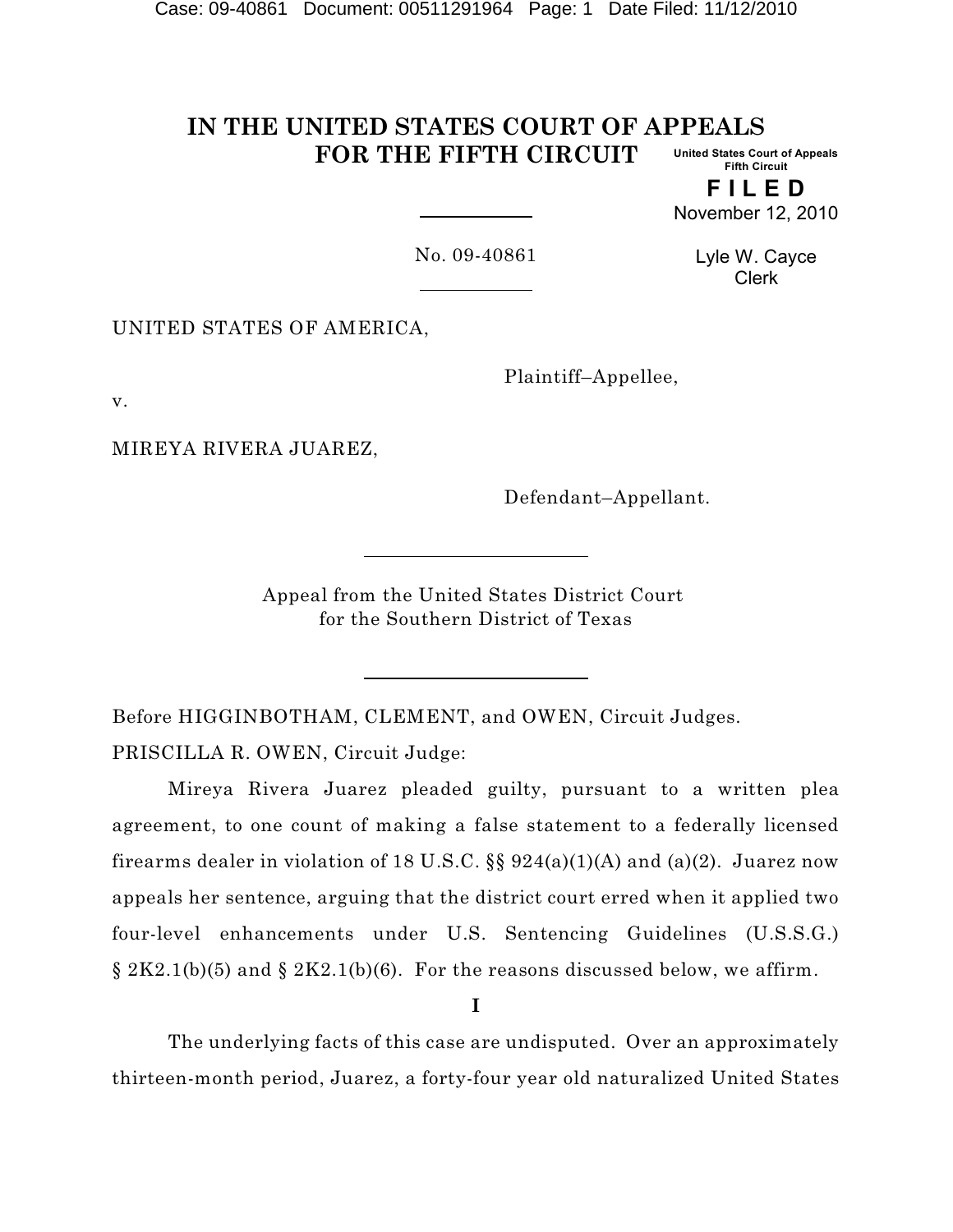citizen with no prior criminal history, purchased twenty-five firearms for a man known to her only as "El Mano." The majority of these firearms were militarystyle assault weapons, including AK-47 and AR-15 assault rifles, and authorities ultimately discovered two of the purchased firearms—a Colt .38 caliber pistol and a Bushmaster .223 caliber rifle—in the possession of gang members in Mexico.

Juarez began making these purchases after meeting "El Mano" at the Family Center in Roma, Texas. Juarez approached him to request money for taxi fare, and "El Mano" asked Juarez if she would be willing to purchase firearms in exchange for money. Juarez agreed.

Juarez's purchases for "El Mano" occurred in the following manner. "El Mano" would contact Juarez by cell phone and instruct her to meet him at the Family Center. He would then give her money and lend her his vehicle, which she would use to drive to a gun store. Juarez would purchase the firearms that "El Mano" had specified, naming herself on ATF Form 4473 as the actual buyer of the firearms and providing a false address. Juarez would then drive back to the Family Center, transfer the firearms to "El Mano," and receive \$200 for each firearm that she purchased. This arrangement ended when "El Mano" informed Juarez that there would be no further purchases because law enforcement was "too hot."

ATF agents began investigating Juarez after receiving a tip that she had purchased several highly trafficked firearms. Juarez was ultimately charged by indictment with three counts of making false statements to federally licensed firearms dealers, in violation of  $18$  U.S.C.  $\S$  $924(a)(1)(A)$  and  $(a)(2)$ . She pleaded guilty to one count pursuant to a written plea agreement, and the district court ordered the preparation of a presentence investigation report (PSR).

The PSR assigned Juarez a base offense level of twelve. Juarez then received a six-level increase because the offense involved twenty-five to ninety-

2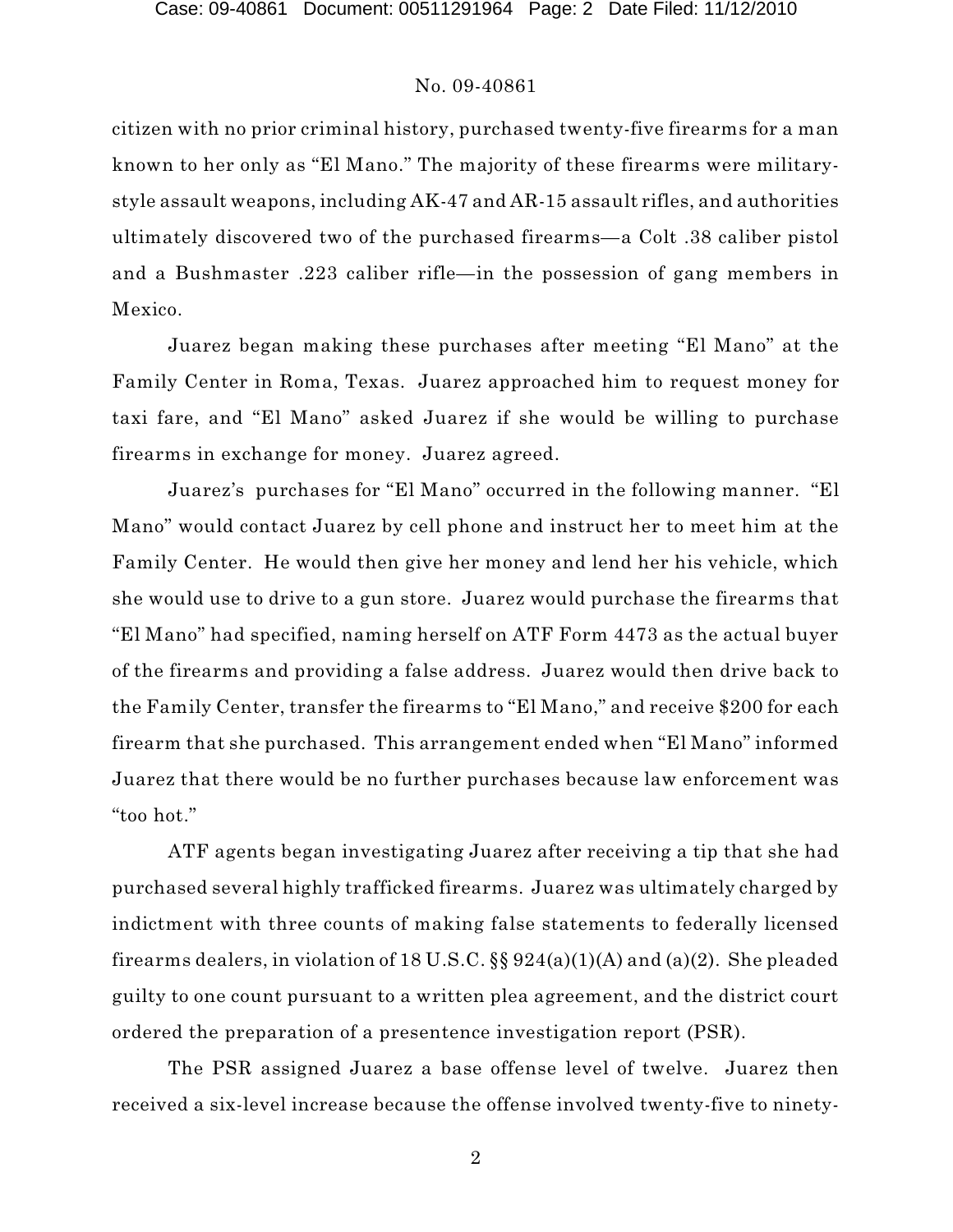nine firearms and a two-level reduction for acceptance of responsibility, which left Juarez with a total offense level of sixteen. After combining Juarez's offense level with her category I criminal history, her guidelines range of imprisonment was twenty-one to twenty-seven months.

The Government filed written objections to the PSR. Specifically, the Government argued for two separate four-level increases in Juarez's base offense level, pursuant to U.S.S.G.  $\S 2K2.1(b)(5)$  and  $\S 2K2.1(b)(6)$ . The  $\S 2K2.1(b)(5)$ enhancement applies to a defendant convicted of a firearms offense who "engaged in the trafficking of firearms." The application notes to the guidelines 1 provide that the enhancement applies when the defendant

- (i) transported, transferred, or otherwise disposed of two or more firearms to another individual, or received two or more firearms with the intent to transport, transfer, or otherwise dispose of firearms to another individual; and
- (ii) knew or had reason to believe that such conduct would result in the transport, transfer, or disposal of a firearm to an individual—
	- (I) whose possession or receipt of the firearm would be unlawful; or
	- (II) who intended to use or dispose of the firearm  $\boldsymbol{\mathrm{unlawfully.}}^2$

The § 2K2.1(b)(6) enhancement applies "[i]f the defendant used or possessed any firearm . . . in connection with another felony offense; or possessed or transferred any firearm . . . with knowledge, intent, or reason to believe that it would be used or possessed in connection with another felony offense." 3

<sup>&</sup>lt;sup>1</sup> U.S. SENTENCING GUIDELINES MANUAL (U.S.S.G.)  $§ 2K2.1(b)(5) (2008)$ .

 $2$  U.S.S.G. § 2K2.1 cmt. n.13.

 $3 \text{ U.S.S.G. }$  § 2K2.1(b)(6).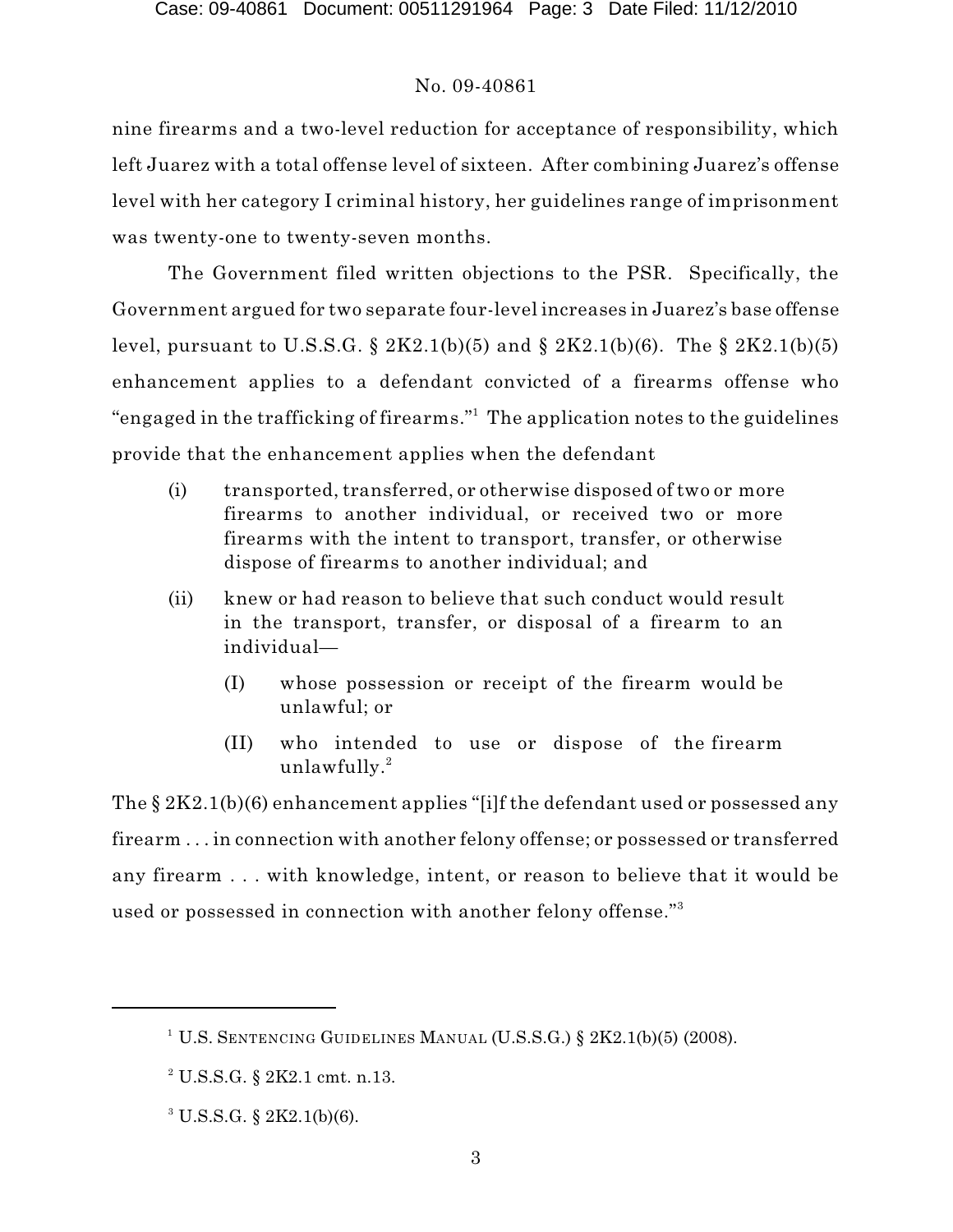The Government argued that the § 2K2.1(b)(5) enhancement should apply

to Juarez because

[t]he types of the weapons Juarez purchased, coupled with Juarez's statement that "El Mano" said she could not purchase any more firearms because law enforcement was "too hot," and her proximity to the U.S.–Mexican border and its associated violence leads to the obvious conclusion that she should have had reason to believe that the weapons would be transported, transferred, or disposed of to individuals in Mexico, a disposition which would have been unlawful.

Additionally, the Government noted that authorities discovered two of the firearms that Juarez purchased in the possession of gangs in Mexico. The Government also argued that the same facts supported the application of the § 2K2.1(b)(6) enhancement. The probation office ultimately filed an addendum to the PSR in which it stated that it did not enhance Juarez's offense level under either § 2K2.1(b)(5) or § 2K2.1(b)(6) because there was insufficient evidence to conclude that the enhancements applied, and the office deferred further consideration of the issue to the district court.

The district court initiated Juarez's sentencing hearing by obtaining Juarez's affirmance that she had reviewed the PSR with her attorney and that everything in the PSR was factually correct. The district court also granted Juarez an additional one-level reduction in her offense level based on her acceptance of responsibility. The district court then turned to the Government's argument regarding the  $\S 2K2.1(b)(5)$  and  $\S 2K2.1(b)(6)$  enhancements and concluded that both applied, explaining:

It just seems to me that you would have to be deliberately blind to the circumstances if we—our proximity to the border, the substantial drug traffic that is common knowledge to any member of the community, the violence associated with that, just south of our border, the types of weapons that are being involved here—assault, military style, automatic weapons, the nature in which she's being asked to purchase these, as a straw person,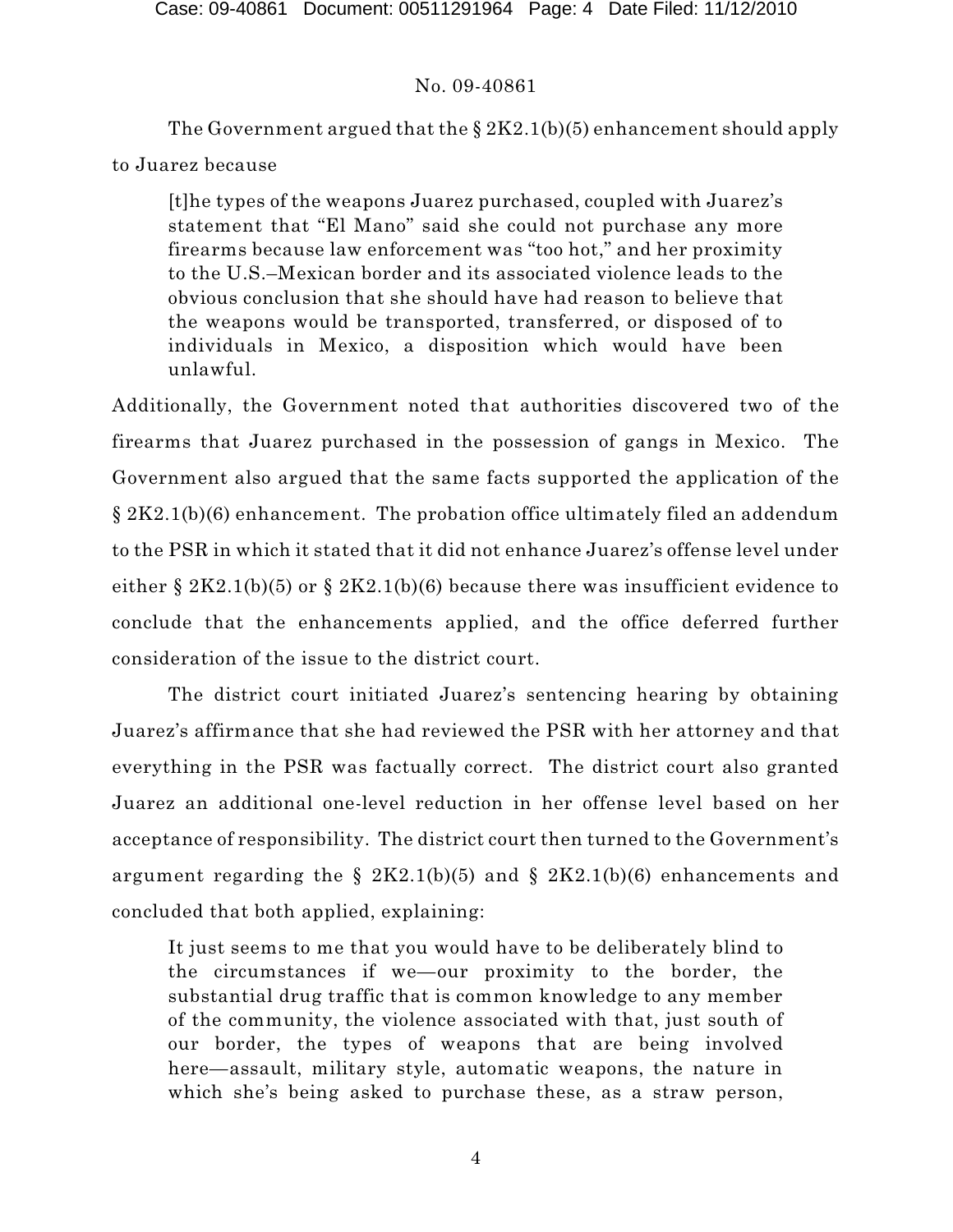somebody who goes only by a nickname, and the fact that she leaves them in a truck, gets paid, walks away from the truck, that the circumstances of that are obvious, I think, to anyone who opens their eyes to the situation to know that these drugs [sic] are being taken into Mexico to be used for unlawful purposes, and of course, the mere transporting them into Mexico is unlawful . . . .

\* \* \*

So I can prove based on those obvious circumstances that the trafficking enhancement is appropriately assessed, as well as the enhancement for transferring these with reason to believe that they would be possessed in connection with another felony offense, so both of those enhancements are justifiably assessed.

In reaching its decision, the district court did not consider the statement by "El Mano" to Juarez—that Juarez could no longer purchase firearms for him because law enforcement was "too hot"—as the statement occurred after Juarez's final purchase and thus could not support the enhancements because it did not evidence Juarez's knowledge at the time she purchased the firearms. The district court also granted Juarez, at her request, a two-level reduction because it found that she was a minor participant.

With the one-level reduction for acceptance of responsibility, the two-level minor participant reduction, the four-level enhancement under  $\S 2K2.1(b)(5)$ , and the four-level enhancement under § 2K2.1(b)(6), Juarez's revised offense level was twenty-one. This resulted in a guidelines range of thirty-seven to forty-six months, and the district court sentenced her to thirty-seven months of imprisonment. On the Government's motion, the district court dismissed the remaining counts of the indictment. This appeal followed.

# **II**

We first consider the district court's decision to apply the  $\S 2K2.1(b)(5)$ trafficking enhancement to Juarez. "We review the district court's interpretation or application of the Sentencing Guidelines *de novo* and its factual

5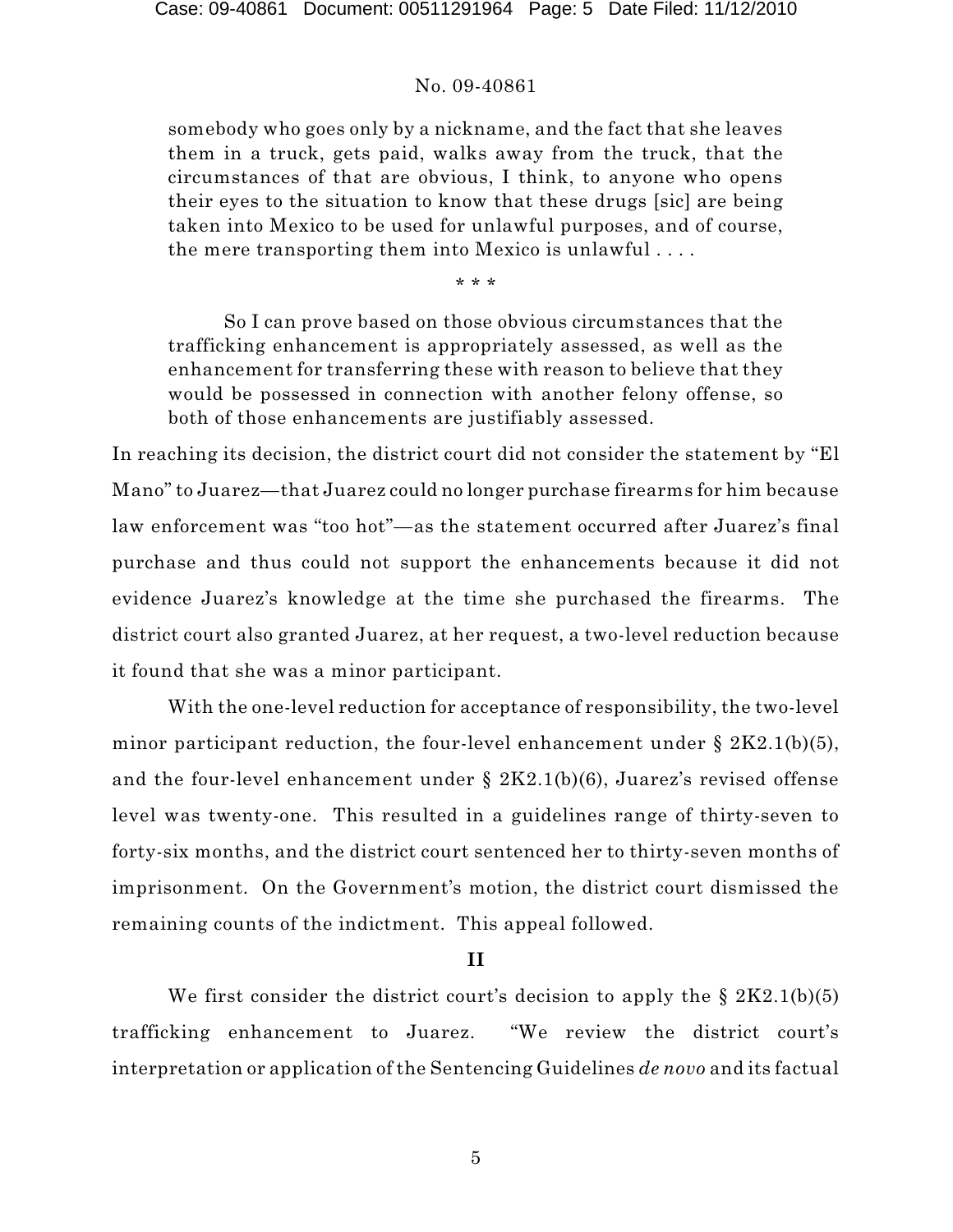findings for clear error."<sup>4</sup> A district court may draw reasonable inferences from the facts when determining whether an enhancement applies, and we review those inferences for clear error.<sup>5</sup> The government must prove sentencing enhancements by a preponderance of the evidence. $^6$ 

As relevant here, the  $\S 2K2.1(b)(5)$  enhancement applies where the defendant (1) "transported, transferred, or otherwise disposed of two or more firearms to another individual" and (2) "knew or had reason to believe that such conduct would result in the transport, transfer, or disposal of a firearm to an individual  $\ldots$  who intended to use or dispose of the firearm unlawfully."  $\it Juarez$ concedes that she transferred two or more firearms to "El Mano," but she contends that the record is devoid of evidence that she knew or had reason to believe that "El Mano" intended to use or dispose of those firearms unlawfully. Thus, she argues, the Government failed to establish the second requirement for the  $\S 2K2.1(b)(5)$  enhancement.

### **A**

Before addressing the specifics of Juarez's argument, we note a preliminary issue—the parties appear to dispute whether we should review the district court's decision to apply the  $\S 2K2.1(b)(5)$  enhancement under the de novo or clear error standard of review. Juarez argues that the facts before the district court were uncontested—neither the Government nor Juarez disputed the PSR's recital of the facts—and the relevant issue on appeal is the district court's application of  $\S 2K2.1(b)(5)$  to those facts. Juarez contends that the

*United States v. Trujillo*, 502 F.3d 353, 356 (5th Cir. 2007) (citing *United States v.* <sup>4</sup> *Huerta*, 182 F.3d 361, 364 (5th Cir. 1999)).

*United States v. Coleman*, 609 F.3d 699, 708 (5th Cir. 2010) (citing *United States v.* <sup>5</sup> *Caldwell*, 448 F.3d 287, 290 (5th Cir. 2006)).

*Trujillo*, 502 F.3d at 357. 6

 $^7$  U.S.S.G. § 2K2.1 cmt. n.13.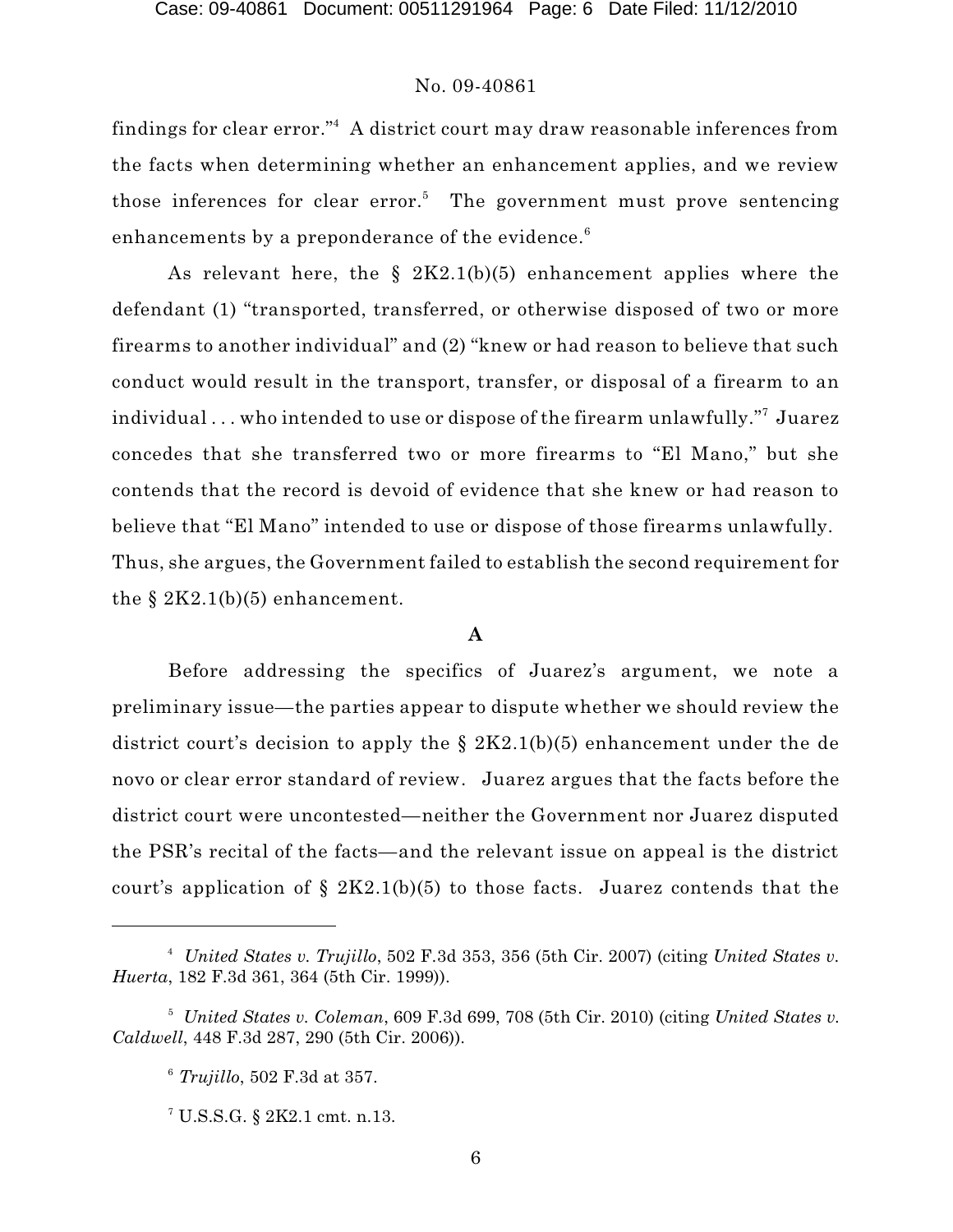district court's decision was simply a legal conclusion drawn from subsidiary facts, and she notes that, in this circuit, an "application of the facts to the guidelines is a question of law subject to de novo review." 8

Juarez's argument is without merit. She challenges the district court's determination that, when she purchased firearms for "El Mano," she possessed the requisite "knowledge" or "reason to believe" that "El Mano" intended to use or dispose of those firearms unlawfully. We have reviewed such determinations for clear error in prior cases, $^9$  and nothing in the facts of this case warrants a departure from that approach.

# **B**

Reviewing the district court's decision for clear error, we conclude that the district court did not clearly err when it applied the § 2K2.1(b)(5) enhancement. There is considerable evidence from which the district court could infer that Juarez knew or had reason to believe that her conduct would result in the transport, transfer, or disposal of a firearm to an individual who intended to use or dispose of the firearm unlawfully. "El Mano" was unwilling to purchase the weapons himself, and he sent Juarez alone to make the purchases, indicating that he did not wish to be associated with the transactions. The clandestine nature of Juarez's dealings with "El Mano" and the fact that she was paid \$200 above the retail cost of each of twenty-five weapons for her role also would give Juarez reason to believe that the firearms were being purchased for an unlawful

*United States v. Shell*, 972 F.2d 548, 550 (5th Cir. 1992). 8

*See United States v. Green*, 360 F. App'x 521, 523-24 (5th Cir. 2010) (reviewing for 9 clear error a district court's finding that a defendant knew or had reason to believe that she was transferring firearms to someone who intended to use or dispose of the firearms unlawfully under § 2K2.1(b)(5)); *United States v. Caldwell*, 448 F.3d 287, 291-92, 293 (5th Cir. 2006) (reviewing for clear error a district court's finding that defendants had reason to believe that firearms would be used or possessed in connection with a felony offense under former  $§ 2K2.1(b)(5)).$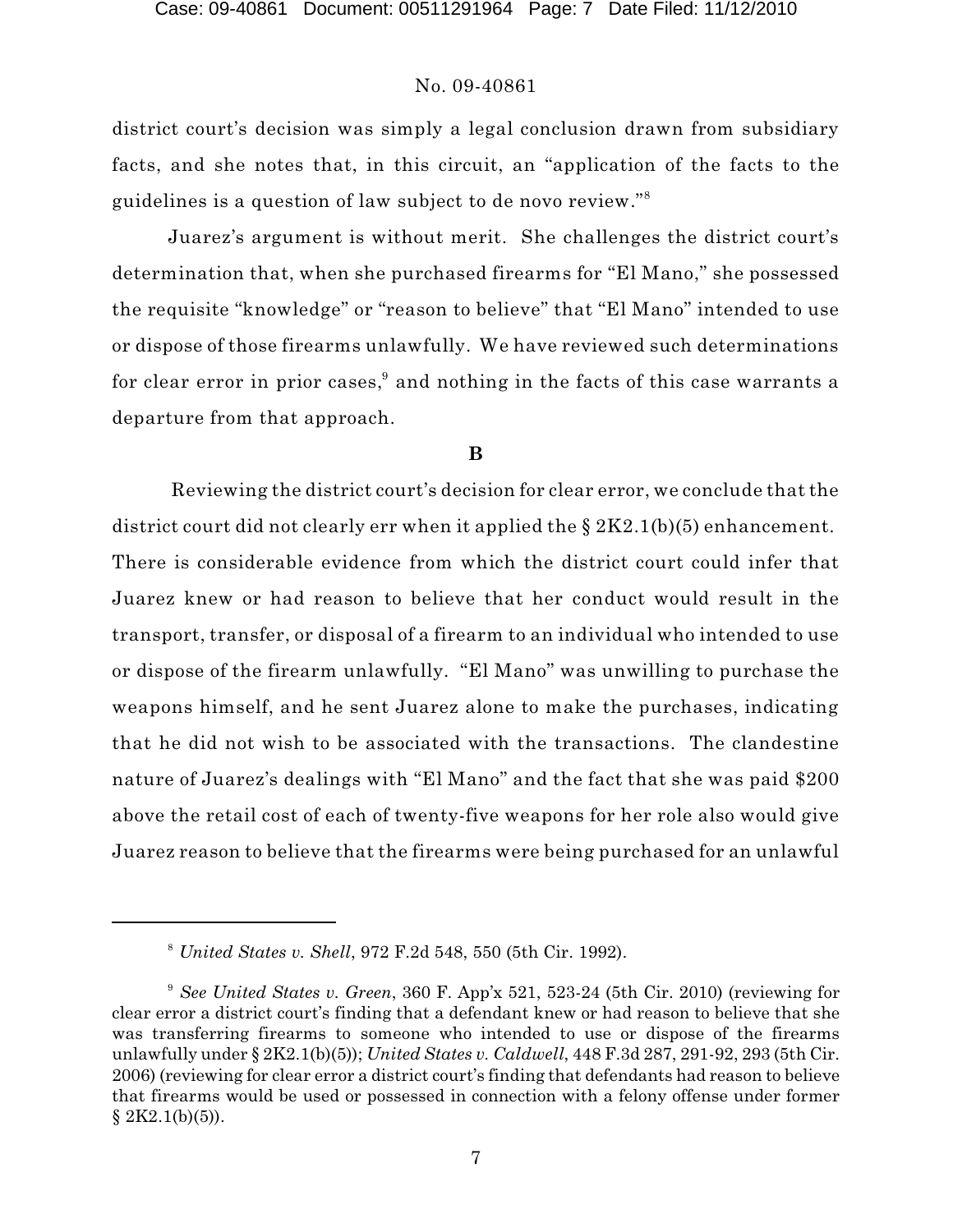purpose. $^{\rm 10}$  It is highly unlikely that a person who intended to use these weapons lawfully would pay a \$200 premium for each of them.

Although Juarez points to our recent decision in *United States v. Green* to support her claim of error, we believe that case is distinguishable. In *Green*, we vacated a district court's decision to apply the  $\S 2K2.1(b)(5)$  enhancement to a defendant who, in exchange for \$1,500, purchased five Beretta pistols in Texas and then smuggled the weapons into Mexico for her husband and another man. $^{\rm 11}$ Here, Juarez purchased over two dozen weapons, most of them military-style assault rifles, and delivered them to a man she knew only by a nickname. The number of weapons, their type, and the circumstances surrounding Juarez's relationship with "El Mano" all serve to separate this case from *Green.* Under such circumstances, we cannot conclude that it was clear error for the district court to infer that Juarez knew or had reason to believe that she was transferring firearms to an individual who intended to use or dispose of them in an unlawful manner. $^{\rm 12}$  Accordingly, we affirm the district court's application of the  $\S 2K2.1(b)(5)$  enhancement to Juarez.

# **III**

We next consider Juarez's challenge to the district court's decision to apply the  $\S 2K2.1(b)(6)$  enhancement. Section  $2K2.1(b)(6)$  provides for a four-level enhancement when the defendant "possessed or transferred any firearm . . . with knowledge, intent, or reason to believe that it would be used or possessed in

<sup>&</sup>lt;sup>10</sup> See Caldwell, 448 F.3d at 292 (recognizing that evidence of knowledge that firearms would be used or possessed in connection with drug activity included their sale on the street above the market price).

 $11$  360 F. App'x at 522-25.

<sup>&</sup>lt;sup>12</sup> Cf. *United States v. Mena*, 342 F. App'x 656, 658 (2d Cir. 2009) (affirming district court's imposition of the  $\S 2K2.1(b)(5)$  trafficking enhancement when the defendant, as instructed by his brother-in-law, twice delivered guns in a plastic bag in exchange for cash on a street in Manhattan).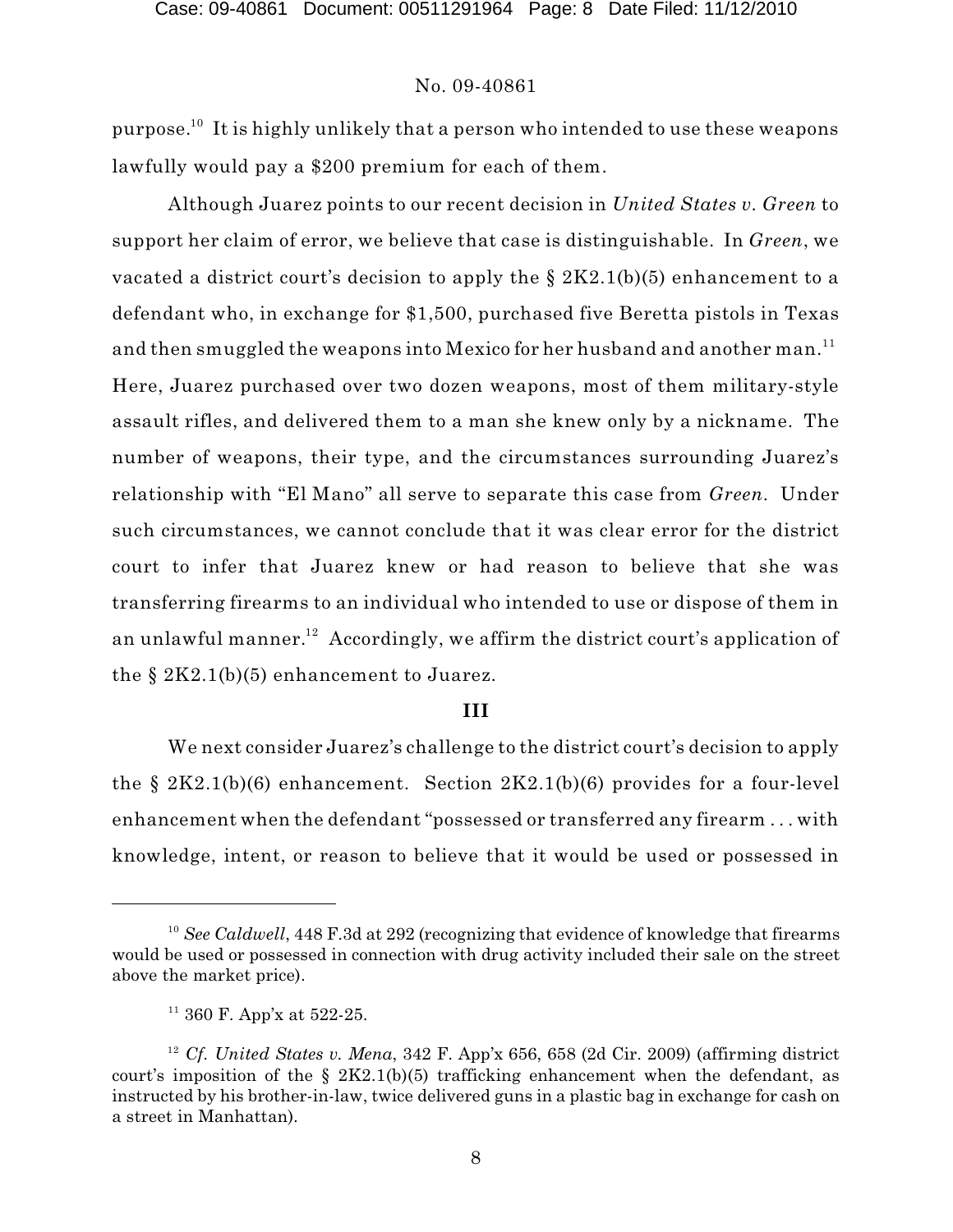connection with another felony offense."<sup>13</sup> A firearm is "used or possessed in connection with another felony offense" when the firearm "facilitated, or had the potential of facilitating" the felony offense. $^{\rm 14}$  Thus, in order to demonstrate that the § 2K2.1(b)(6) enhancement applied to Juarez, the Government needed to establish by a preponderance of the evidence (1) another felony offense, (2) that one of the firearms that Juarez purchased facilitated, or had the potential of facilitating, that felony offense, and (3) that Juarez possessed or transferred the firearm with knowledge, intent, or reason to believe that it would be used or possessed in connection with that offense. 15

The Government argued below that the same circumstances that supported the application of the  $\S 2K2.1(b)(5)$  enhancement supported an enhancement under § 2K2.1(b)(6). The district court agreed. The district court did not expressly identify a felony upon which it relied when applying the § 2K2.1(b)(6) enhancement to Juarez, but the district court observed that "these drugs [sic] are being taken into Mexico to be used for unlawful purposes, and of course, the mere transporting them into Mexico is unlawful." The Government, on appeal, points to illegal firearms smuggling in violation of 22 U.S.C. §§ 2778(b) and (c) and 22 C.F.R. § 121.1 as the felony offense supporting the enhancement, and Juarez refers to this offense as well. Accordingly, we consider Juarez's appeal of the § 2K2.1(b)(6) enhancement with that offense in mind.<sup>16</sup>

 $13$  U.S.S.G. § 2K2.1(b)(6) (2008).

 $14$  U.S.S.G. § 2K2.1 cmt. n.14(A).

*See United States v. Anderson*, 559 F.3d 348, 357 (5th Cir.), *cert. denied*, — U.S. —, 15 129 S. Ct. 2814 (2009).

<sup>&</sup>lt;sup>16</sup> See United States *v.* Condren, 18 F.3d 1190, 1194 (5th Cir. 1994) (noting that the initial step in evaluating a  $\S 2K2.1(b)(6)$  enhancement is to "first identify the other felony employed in the district court's enhancement calculus").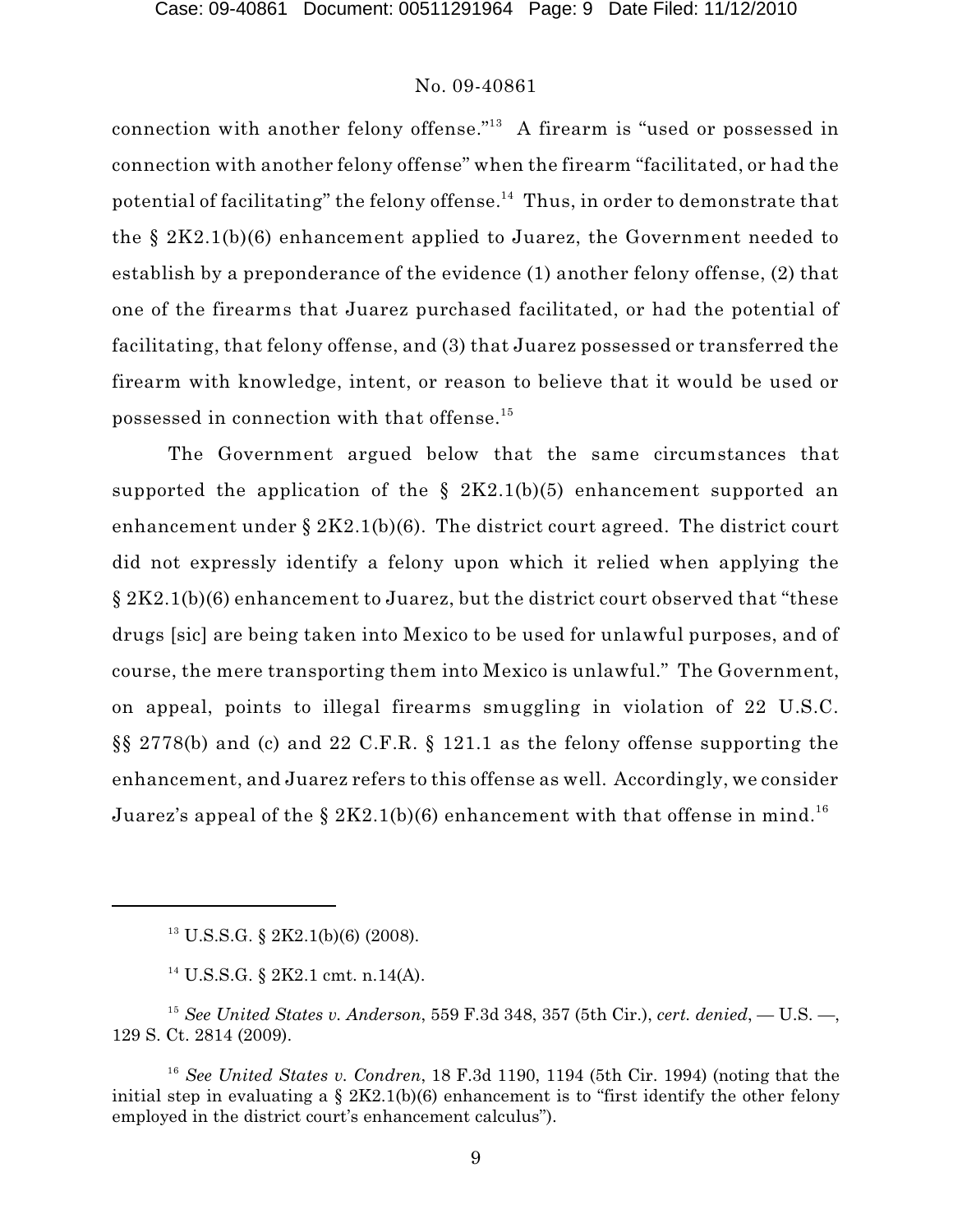Juarez makes two arguments on appeal. First, she claims that the illegal smuggling of firearms into Mexico cannot constitute "another felony offense" under § 2K2.1(b)(6). Second, she claims that, as with the § 2K2.1(b)(5) enhancement, the Government failed to establish that she possessed or transferred a firearm with "knowledge, intent, or reason to believe" that it would be used or possessed in connection with a felony offense.

# **A**

We first consider Juarez's argument that the illegal transportation or smuggling of firearms into Mexico cannot constitute "another felony offense" under  $\S 2K2.1(b)(6)$ . Juarez claims that the commentary to the guidelines excludes firearms trafficking and possession offenses from the definition of "another felony offense" for purposes of the  $\S 2K2.1(b)(6)$  enhancement and that the transportation or smuggling of firearms into Mexico is such an excluded firearms trafficking offense.

Juarez did not present this argument to the district court. Juarez's only objection to the application of § 2K2.1(b)(6) at sentencing was her claim that the Government presented insufficient evidence to establish that she knew or had reason to believe that any of the firearms would be used or possessed in connection with a felony offense. That objection did not preserve the issue Juarez now raises—that the district court relied on a felony offense that cannot constitute "another felony offense" under the guidelines. We review this particular challenge for plain error only.<sup>17</sup> We find plain error when (1) there was an error or defect; (2) the legal error was clear or obvious, rather than subject to reasonable dispute; and (3) the error affected the defendant's

<sup>&</sup>lt;sup>17</sup> United States v. Perez, 585 F.3d 880, 886 (5th Cir. 2009) (reviewing an objection that defendant "failed to preserve" at sentencing "for plain error only").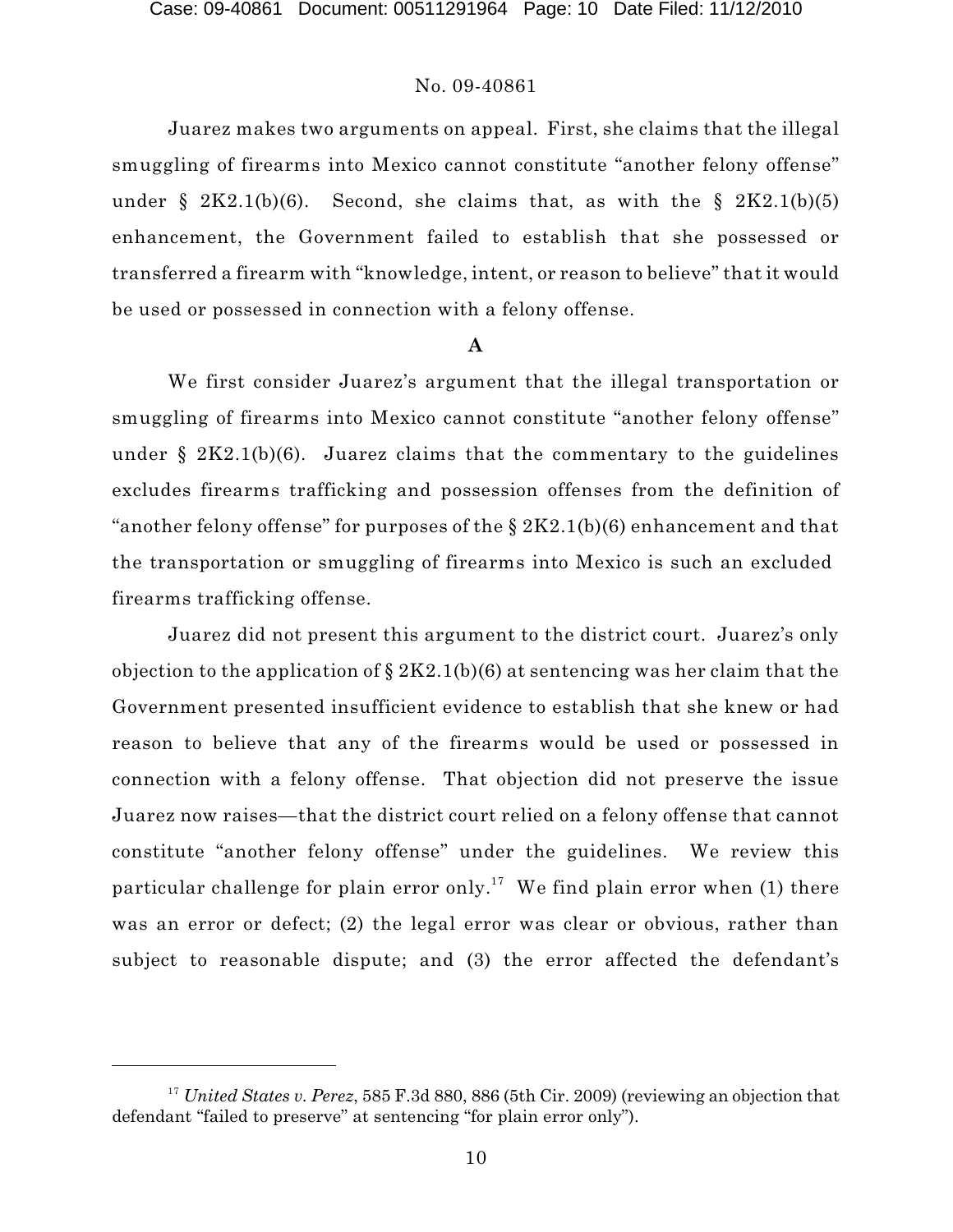substantial rights.<sup>18</sup> If Juarez satisfies those three elements, the decision to correct the error then lies within our discretion. $^{19}\,$  We will exercise our discretion to correct the error only if "the error 'seriously affect[s] the fairness, integrity, or public reputation of judicial proceedings." $^{\scriptscriptstyle 20}$ 

The district court did not plainly err. Although we acknowledge that several of our sister circuits have taken the position Juarez now advances—that a firearms possession or trafficking offense cannot constitute "another felony offense" for purposes of the  $\S 2K2.1(b)(6)$  enhancement—each of the cases Juarez cites reached that decision after applying a version of the commentary to the guidelines that has since been amended. $^{21}$  Our sister circuits, in categorically excluding firearms possession and trafficking offenses from the definition of "another felony offense," relied on an application note that provided, in relevant part: "[a]s used in [former] subsection (b)(5) [now subsection (b)(6)] . . . 'another felony offense' . . . refer[s] to offenses other than explosives or firearms

 $^{19}$  *Id.* 

<sup>20</sup> Id. (quoting *United States v. Olano*, 507 U.S. 725, 736 (1993)).

<sup>21</sup> See *United States v. Valenzuela*,  $495$  F.3d  $1127$ ,  $1133-34$  (9th Cir. 2007) (holding that "a defendant's sentence may not be enhanced under [former]  $\S 2K2.1(b)(5)$  [now  $\S 2K2.1(b)(6)$ ] if the other felony offense is a firearms trafficking or possession offense"); *United States v. Harper*, 466 F.3d 634, 650 (8th Cir. 2006) ("Another felony offense' for purposes of [former] § 2K2.1(b)(5) does not include firearms possession or trafficking offenses."); *United States v. Lloyd*, 361 F.3d 197, 201 (3d Cir. 2004) ("[R]egardless of the interpretation given to the word 'another' in [former]  $\S 2K2.1(b)(5)$ , 'firearms possession or trafficking offenses' are categorically removed from the set of crimes that may constitute 'another felony offense.'"); *United States v. Boumelhem*, 339 F.3d 414, 427-28 (6th Cir. 2003) (holding that a district court erroneously applied the former  $\S 2K2.1(b)(5)$  enhancement because the predicate felony—conspiracy to ship or transport firearms and ammunition in foreign commerce—was a "firearms trafficking offense" that could not serve as "another felony offense" under the guideline); *United States v. Garnett*, 243 F.3d 824, 827 (4th Cir. 2001) (noting that a firearms trafficking offense "cannot serve as the basis for the [former] section 2K2.1(b)(5) enhancement").

*United States v. John*, 597 F.3d 263, 284 n.91 (5th Cir. 2010) (citing *Puckett v. United* <sup>18</sup> *States*, 129 S. Ct. 1423, 1429 (2009)).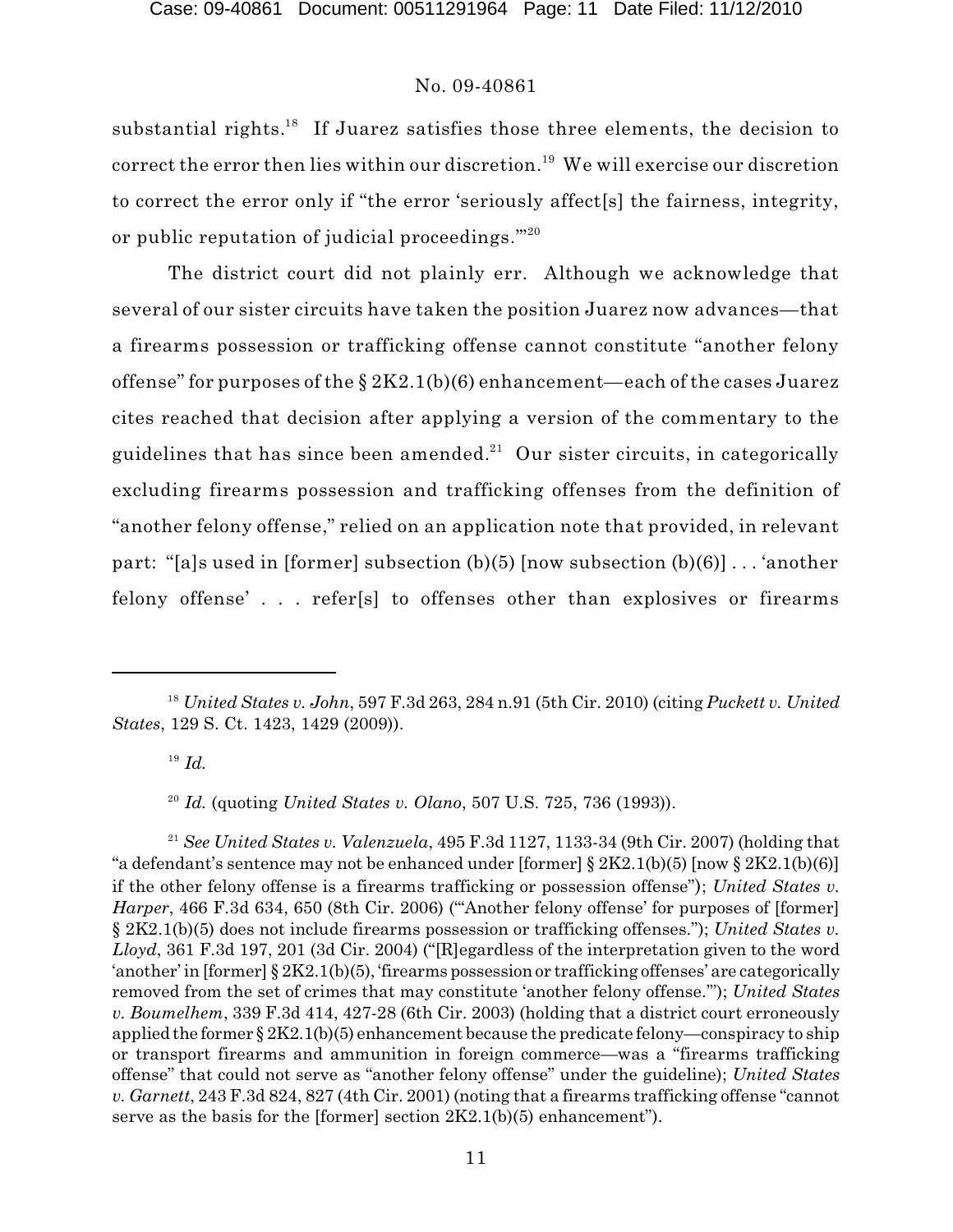possession or trafficking offenses." $^{22}$  A 2006 amendment to the guidelines removed that note from the commentary, $^{\rm 23}$  however, and the commentary to the 2008 version of the guidelines—the version applicable in this case—defines "another felony offense" as "any federal, state, or local offense, other than *the* explosive or firearms possession or trafficking offense." 24

The addition of the word "the" in the amendment indicates the Sentencing Commission's intention to no longer exclude all explosive or firearms possession or trafficking offenses from the definition of "another felony offense" under § 2K2.1(b)(6). The commentary now excludes from the definition of "another felony offense" only the possession or trafficking offense that serves as the basis for the defendant's conviction. Here, Juarez's crime of conviction, making a false statement to a federally licensed firearms dealer, is distinct from the crime used to support the application of the enhancement, the illegal transportation of firearms into Mexico. Accordingly, we reject Juarez's argument that the district court erred by treating the illegal transportation or smuggling of firearms into Mexico as "another felony offense" under § 2K2.1(b)(6).

### **B**

Juarez contends that the Government failed to establish that she possessed or transferred a firearm with "knowledge, intent, or reason to believe" that it would be used or possessed in connection with a felony offense. She asserts that the record does not support the district court's conclusion that she knew or had reason to believe that any of the firearms she transferred to "El Mano" would be smuggled into Mexico. As we already noted with respect to the

<sup>&</sup>lt;sup>22</sup> U.S.S.G. § 2K2.1 cmt. n.15 (2005).

 $23$  U.S.S.G. app. C amend. 691 (Supp. 2008).

 $24$  U.S.S.G. § 2K2.1 cmt. n.14(C) (2008) (emphasis added).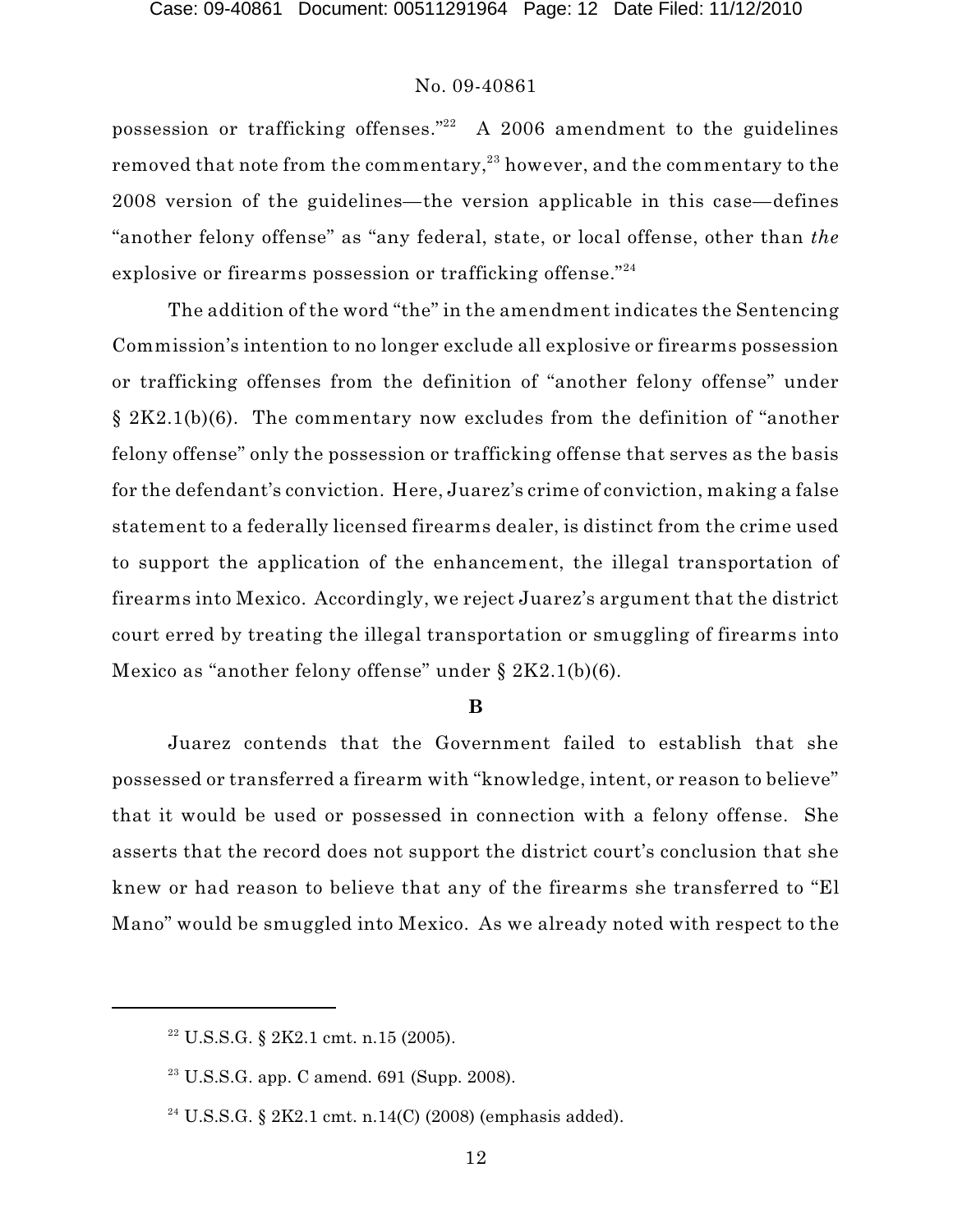§ 2K2.1(b)(5) enhancement, whether Juarez had the requisite "knowledge" or "reason to believe" is reviewed for clear error. $^{25}$ 

We conclude that the district court did not clearly err when it imposed the enhancement under § 2K2.1(b)(6). Juarez purchased over two dozen weapons, the majority of which were military-style assault rifles, for a man that she knew only as "El Mano." Many of these purchases were repetitive—in one one-month period, for example, Juarez purchased the same model of firearm six different times. In every transaction with "El Mano," she delivered the weapons in Roma, Texas, a town located just one mile from the border between Mexico and the United States, in some instances after transporting them from a gun store in McAllen, Texas, thirty-seven miles from Roma. The district court cited the violence across the border between Texas and Mexico as reason for Juarez to believe that the assault-type weapons she illegally purchased were intended to be transported the very short distance separating Roma from Mexico. These facts, considered as a whole, support the district court's conclusion that Juarez transferred a firearm with knowledge or reason to believe that it would be smuggled into Mexico.

Although Juarez compares her case to the Eleventh Circuit's decision in *United States v. Askew*, in which that court concluded that a district court erroneously applied the  $\S 2K2.1(b)(6)$  enhancement to a defendant who assisted in the theft of fifty-four firearms from a gun store with the knowledge that the guns were being stolen to be sold,  $26$  Juarez's circumstances are somewhat different from those present in *Askew*. The court in *Askew* relied heavily on the fact that the defendant was a "non-seller" in that he knew the firearms that he

<sup>&</sup>lt;sup>25</sup> See United States v. Caldwell, 448 F.3d 287, 291-93 (5th Cir. 2006) (reviewing for clear error a district court's finding that defendants had reason to believe that firearms would be used or possessed in connection with a felony offense).

<sup>&</sup>lt;sup>26</sup> 193 F.3d 1181, 1185 (11th Cir. 1999).